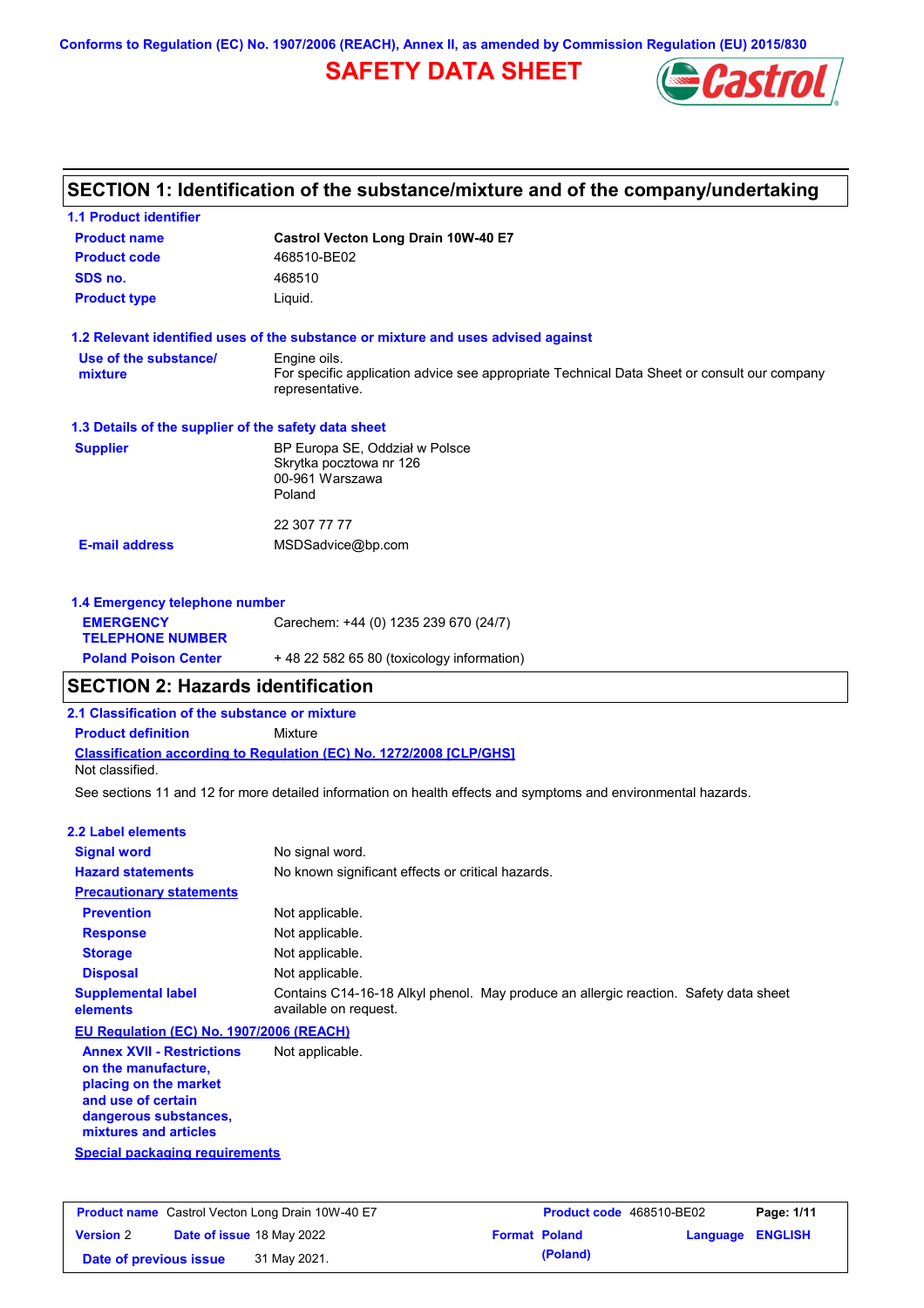### **SECTION 2: Hazards identification**

| <b>Containers to be fitted</b><br>with child-resistant<br>fastenings                                                     | Not applicable.                                                                                                                                                                                                                                                                                                                                                        |
|--------------------------------------------------------------------------------------------------------------------------|------------------------------------------------------------------------------------------------------------------------------------------------------------------------------------------------------------------------------------------------------------------------------------------------------------------------------------------------------------------------|
| <b>Tactile warning of danger</b>                                                                                         | Not applicable.                                                                                                                                                                                                                                                                                                                                                        |
| 2.3 Other hazards                                                                                                        |                                                                                                                                                                                                                                                                                                                                                                        |
| <b>Results of PBT and vPvB</b><br>assessment                                                                             | Product does not meet the criteria for PBT or vPvB according to Regulation (EC) No. 1907/2006,<br>Annex XIII.                                                                                                                                                                                                                                                          |
| <b>Product meets the criteria</b><br>for PBT or vPvB according<br>to Regulation (EC) No.<br><b>1907/2006, Annex XIII</b> | This mixture does not contain any substances that are assessed to be a PBT or a vPvB.                                                                                                                                                                                                                                                                                  |
| Other hazards which do<br>not result in classification                                                                   | Defatting to the skin.<br>USED ENGINE OILS<br>Used engine oil may contain hazardous components which have the potential to cause skin<br>cancer.<br>See Toxicological Information, section 11 of this Safety Data Sheet.<br>Experimental data on one or more of the components has been used to determine all or part of<br>the hazard classification of this product. |

### **SECTION 3: Composition/information on ingredients**

| <b>3.2 Mixtures</b>                                                                       |                                                                                      |               |                                                                           |             |
|-------------------------------------------------------------------------------------------|--------------------------------------------------------------------------------------|---------------|---------------------------------------------------------------------------|-------------|
| <b>Product definition</b><br>Mixture                                                      |                                                                                      |               |                                                                           |             |
| $H$ ighly refined base oil (IP 346 DMSO extract < 3%). Proprietary performance additives. |                                                                                      |               |                                                                           |             |
| <b>Product/ingredient</b><br>name                                                         | <b>Identifiers</b>                                                                   | $\frac{9}{6}$ | <b>Regulation (EC) No.</b><br>1272/2008 [CLP]                             | <b>Type</b> |
| Distillates (petroleum), hydrotreated<br>heavy paraffinic                                 | REACH #: 01-2119484627-25<br>EC: 265-157-1<br>CAS: 64742-54-7<br>Index: 649-467-00-8 | $≥50 - ≤75$   | Not classified.                                                           | $[2]$       |
| Base oil - unspecified                                                                    | Varies - See Key to<br>abbreviations                                                 | $≥10 - ≤25$   | Not classified.                                                           | $[2]$       |
| Distillates (petroleum), hydrotreated<br>heavy paraffinic                                 | REACH #: 01-2119484627-25<br>EC: 265-157-1<br>CAS: 64742-54-7<br>Index: 649-467-00-8 | ≤5            | Asp. Tox. 1, H304                                                         | [1] [2]     |
| zinc bis[O-(6-methylheptyl)] bis[O-(sec-<br>butyl)] bis(dithiophosphate)                  | REACH #: 01-2119543726-33<br>EC: 298-577-9<br>CAS: 93819-94-4                        | 2.5           | <b>Skin Irrit. 2, H315</b><br>Eye Dam. 1, H318<br>Aquatic Chronic 2, H411 | $[1]$       |
| C14-16-18 Alkyl phenol                                                                    | REACH #: 01-2119498288-19                                                            | ≤3            | Skin Sens. 1B, H317<br>STOT RE 2, H373                                    | [1]         |

#### **See Section 16 for the full text of the H statements declared above.**

**Type** 

[1] Substance classified with a health or environmental hazard

[2] Substance with a workplace exposure limit

[3] Substance meets the criteria for PBT according to Regulation (EC) No. 1907/2006, Annex XIII

[4] Substance meets the criteria for vPvB according to Regulation (EC) No. 1907/2006, Annex XIII

[5] Substance of equivalent concern

[6] Additional disclosure due to company policy

Occupational exposure limits, if available, are listed in Section 8.

### **SECTION 4: First aid measures**

### In case of contact, immediately flush eyes with plenty of water for at least 15 minutes. Eyelids should be held away from the eyeball to ensure thorough rinsing. Check for and remove any contact lenses. Get medical attention. **4.1 Description of first aid measures Inhalation** If inhaled, remove to fresh air. Get medical attention if symptoms occur. **Eye contact Skin contact** Wash skin thoroughly with soap and water or use recognised skin cleanser. Remove contaminated clothing and shoes. Wash clothing before reuse. Clean shoes thoroughly before reuse. Get medical attention if irritation develops. **Product name** Castrol Vecton Long Drain 10W-40 E7 **Product Code** 468510-BE02 **Page: 2/11 Version** 2 **Date of issue** 18 May 2022 **Format Poland Language ENGLISH Date of previous issue** 31 May 2021.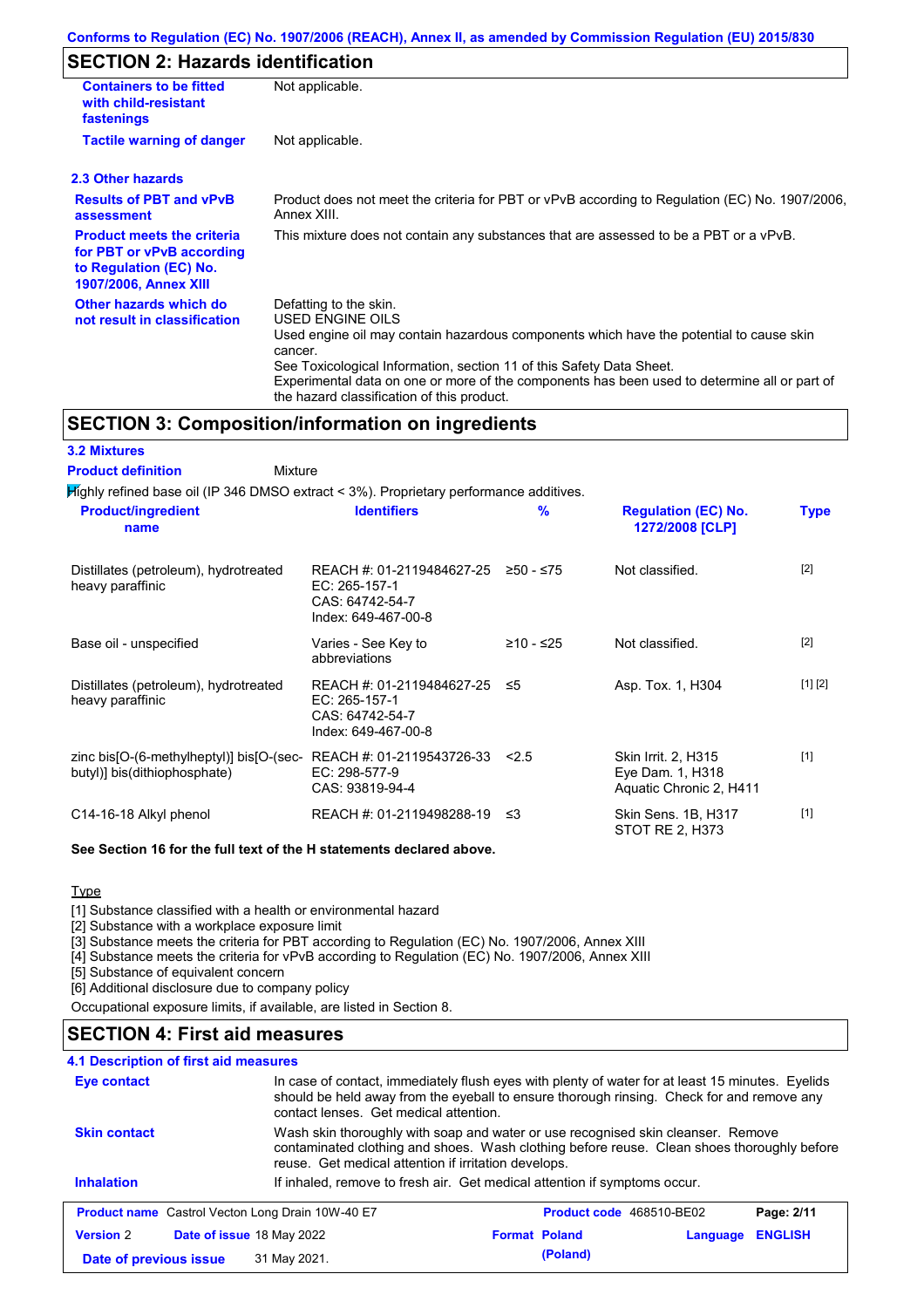# **Conforms to Regulation (EC) No. 1907/2006 (REACH), Annex II, as amended by Commission Regulation (EU) 2015/830 SECTION 4: First aid measures**

| <b>Ingestion</b>                      | Do not induce vomiting unless directed to do so by medical personnel. Get medical attention if<br>symptoms occur.                                                           |  |
|---------------------------------------|-----------------------------------------------------------------------------------------------------------------------------------------------------------------------------|--|
| <b>Protection of first-aiders</b>     | No action shall be taken involving any personal risk or without suitable training. It may be<br>dangerous to the person providing aid to give mouth-to-mouth resuscitation. |  |
|                                       | 4.2 Most important symptoms and effects, both acute and delayed                                                                                                             |  |
|                                       | See Section 11 for more detailed information on health effects and symptoms.                                                                                                |  |
| <b>Potential acute health effects</b> |                                                                                                                                                                             |  |
| <b>Inhalation</b>                     | Vapour inhalation under ambient conditions is not normally a problem due to low vapour<br>pressure.                                                                         |  |
| <b>Ingestion</b>                      | No known significant effects or critical hazards.                                                                                                                           |  |
| <b>Skin contact</b>                   | Defatting to the skin. May cause skin dryness and irritation. Not considered a skin sensitizer.<br>Based on data available for this or related materials.                   |  |
| Eye contact                           | Not classified as an eye irritant. Based on data available for this or related materials.                                                                                   |  |
|                                       | Delayed and immediate effects as well as chronic effects from short and long-term exposure                                                                                  |  |
| <b>Inhalation</b>                     | Overexposure to the inhalation of airborne droplets or aerosols may cause irritation of the<br>respiratory tract.                                                           |  |
| <b>Ingestion</b>                      | Ingestion of large quantities may cause nausea and diarrhoea.                                                                                                               |  |
| <b>Skin contact</b>                   | Prolonged or repeated contact can defat the skin and lead to irritation and/or dermatitis.                                                                                  |  |

**Eye contact** Potential risk of transient stinging or redness if accidental eye contact occurs.

### **4.3 Indication of any immediate medical attention and special treatment needed**

|                                                                               | 4.3 Indication of any immediate medical attention and special treatment needed                                                                                                                                                                                                                                                                                    |  |  |  |  |
|-------------------------------------------------------------------------------|-------------------------------------------------------------------------------------------------------------------------------------------------------------------------------------------------------------------------------------------------------------------------------------------------------------------------------------------------------------------|--|--|--|--|
| <b>Notes to physician</b>                                                     | Treatment should in general be symptomatic and directed to relieving any effects.                                                                                                                                                                                                                                                                                 |  |  |  |  |
| <b>SECTION 5: Firefighting measures</b>                                       |                                                                                                                                                                                                                                                                                                                                                                   |  |  |  |  |
| 5.1 Extinguishing media                                                       |                                                                                                                                                                                                                                                                                                                                                                   |  |  |  |  |
| <b>Suitable extinguishing</b><br>media                                        | In case of fire, use foam, dry chemical or carbon dioxide extinguisher or spray.                                                                                                                                                                                                                                                                                  |  |  |  |  |
| <b>Unsuitable extinguishing</b><br>media                                      | Do not use water jet. The use of a water jet may cause the fire to spread by splashing the<br>burning product.                                                                                                                                                                                                                                                    |  |  |  |  |
| 5.2 Special hazards arising from the substance or mixture                     |                                                                                                                                                                                                                                                                                                                                                                   |  |  |  |  |
| <b>Hazards from the</b><br>substance or mixture                               | In a fire or if heated, a pressure increase will occur and the container may burst.                                                                                                                                                                                                                                                                               |  |  |  |  |
| <b>Hazardous combustion</b><br>Combustion products may include the following: |                                                                                                                                                                                                                                                                                                                                                                   |  |  |  |  |
| products                                                                      | carbon oxides (CO, CO <sub>2</sub> ) (carbon monoxide, carbon dioxide)                                                                                                                                                                                                                                                                                            |  |  |  |  |
| 5.3 Advice for firefighters                                                   |                                                                                                                                                                                                                                                                                                                                                                   |  |  |  |  |
| <b>Special precautions for</b><br>fire-fighters                               | No action shall be taken involving any personal risk or without suitable training. Promptly<br>isolate the scene by removing all persons from the vicinity of the incident if there is a fire.                                                                                                                                                                    |  |  |  |  |
| <b>Special protective</b><br>equipment for fire-fighters                      | Fire-fighters should wear appropriate protective equipment and self-contained breathing<br>apparatus (SCBA) with a full face-piece operated in positive pressure mode. Clothing for fire-<br>fighters (including helmets, protective boots and gloves) conforming to European standard EN<br>469 will provide a basic level of protection for chemical incidents. |  |  |  |  |

## **SECTION 6: Accidental release measures**

|                                         | 6.1 Personal precautions, protective equipment and emergency procedures                                                                                                                                                                                                                                                                                                              |
|-----------------------------------------|--------------------------------------------------------------------------------------------------------------------------------------------------------------------------------------------------------------------------------------------------------------------------------------------------------------------------------------------------------------------------------------|
| For non-emergency<br>personnel          | No action shall be taken involving any personal risk or without suitable training. Evacuate<br>surrounding areas. Keep unnecessary and unprotected personnel from entering. Do not touch<br>or walk through spilt material. Floors may be slippery; use care to avoid falling. Put on<br>appropriate personal protective equipment.                                                  |
| For emergency responders                | Entry into a confined space or poorly ventilated area contaminated with vapour, mist or fume is<br>extremely hazardous without the correct respiratory protective equipment and a safe system of<br>work. Wear self-contained breathing apparatus. Wear a suitable chemical protective suit.<br>Chemical resistant boots. See also the information in "For non-emergency personnel". |
| <b>6.2 Environmental</b><br>precautions | Avoid dispersal of spilt material and runoff and contact with soil, waterways, drains and sewers.<br>Inform the relevant authorities if the product has caused environmental pollution (sewers,<br>waterways, soil or air).                                                                                                                                                          |

|                        | <b>Product name</b> Castrol Vecton Long Drain 10W-40 E7 |                      | <b>Product code</b> 468510-BE02 |                         | Page: 3/11 |
|------------------------|---------------------------------------------------------|----------------------|---------------------------------|-------------------------|------------|
| <b>Version 2</b>       | <b>Date of issue 18 May 2022</b>                        | <b>Format Poland</b> |                                 | <b>Language ENGLISH</b> |            |
| Date of previous issue | 31 May 2021.                                            |                      | (Poland)                        |                         |            |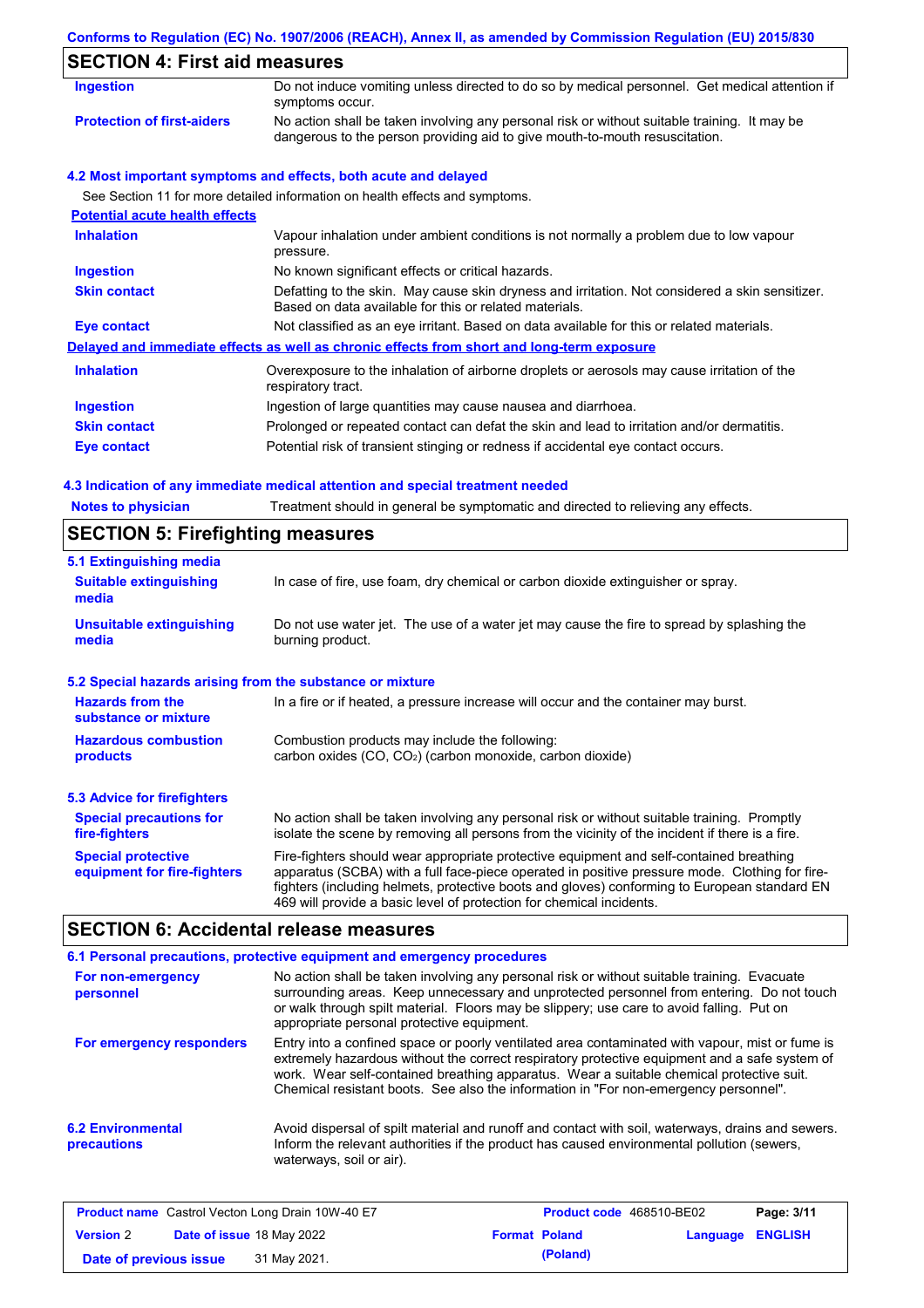# **SECTION 6: Accidental release measures**

|                                           | 6.3 Methods and material for containment and cleaning up                                                                                                                                                                                                                                                                                                                                       |
|-------------------------------------------|------------------------------------------------------------------------------------------------------------------------------------------------------------------------------------------------------------------------------------------------------------------------------------------------------------------------------------------------------------------------------------------------|
| <b>Small spill</b>                        | Stop leak if without risk. Move containers from spill area. Absorb with an inert material and<br>place in an appropriate waste disposal container. Dispose of via a licensed waste disposal<br>contractor.                                                                                                                                                                                     |
| Large spill                               | Stop leak if without risk. Move containers from spill area. Prevent entry into sewers, water<br>courses, basements or confined areas. Contain and collect spillage with non-combustible,<br>absorbent material e.g. sand, earth, vermiculite or diatomaceous earth and place in container<br>for disposal according to local regulations. Dispose of via a licensed waste disposal contractor. |
| 6.4 Reference to other<br><b>sections</b> | See Section 1 for emergency contact information.<br>See Section 5 for firefighting measures.<br>See Section 8 for information on appropriate personal protective equipment.<br>See Section 12 for environmental precautions.<br>See Section 13 for additional waste treatment information.                                                                                                     |

# **SECTION 7: Handling and storage**

| 7.1 Precautions for safe handling                                             |                                                                                                                                                                                                                                                                                                                                                                                                                                                                                          |
|-------------------------------------------------------------------------------|------------------------------------------------------------------------------------------------------------------------------------------------------------------------------------------------------------------------------------------------------------------------------------------------------------------------------------------------------------------------------------------------------------------------------------------------------------------------------------------|
| <b>Protective measures</b>                                                    | Put on appropriate personal protective equipment.                                                                                                                                                                                                                                                                                                                                                                                                                                        |
| <b>Advice on general</b><br>occupational hygiene                              | Eating, drinking and smoking should be prohibited in areas where this material is handled,<br>stored and processed. Wash thoroughly after handling. Remove contaminated clothing and<br>protective equipment before entering eating areas. See also Section 8 for additional<br>information on hygiene measures.                                                                                                                                                                         |
| <b>7.2 Conditions for safe</b><br>storage, including any<br>incompatibilities | Store in accordance with local regulations. Store in a dry, cool and well-ventilated area, away<br>from incompatible materials (see Section 10). Keep away from heat and direct sunlight. Keep<br>container tightly closed and sealed until ready for use. Containers that have been opened must<br>be carefully resealed and kept upright to prevent leakage. Store and use only in equipment/<br>containers designed for use with this product. Do not store in unlabelled containers. |
| <b>Not suitable</b>                                                           | Prolonged exposure to elevated temperature                                                                                                                                                                                                                                                                                                                                                                                                                                               |
| 7.3 Specific end use(s)                                                       |                                                                                                                                                                                                                                                                                                                                                                                                                                                                                          |
| <b>Recommendations</b>                                                        | See section 1.2 and Exposure scenarios in annex, if applicable.                                                                                                                                                                                                                                                                                                                                                                                                                          |

# **SECTION 8: Exposure controls/personal protection**

| <b>8.1 Control parameters</b><br><b>Occupational exposure limits</b>                                                                                                                                                                                                   |              |                                                                                                                                                                                                                                                                                                                                                                                                                                                                                                                                                                                                                                                                                                                                                                                                                                                            |                          |                  |            |  |
|------------------------------------------------------------------------------------------------------------------------------------------------------------------------------------------------------------------------------------------------------------------------|--------------|------------------------------------------------------------------------------------------------------------------------------------------------------------------------------------------------------------------------------------------------------------------------------------------------------------------------------------------------------------------------------------------------------------------------------------------------------------------------------------------------------------------------------------------------------------------------------------------------------------------------------------------------------------------------------------------------------------------------------------------------------------------------------------------------------------------------------------------------------------|--------------------------|------------------|------------|--|
| <b>Product/ingredient name</b>                                                                                                                                                                                                                                         |              | <b>Exposure limit values</b>                                                                                                                                                                                                                                                                                                                                                                                                                                                                                                                                                                                                                                                                                                                                                                                                                               |                          |                  |            |  |
| Distillates (petroleum), hydrotreated heavy paraffinic<br>Base oil - unspecified                                                                                                                                                                                       |              | Minister of Family, Labor and Social Policy of June 12, 2018 on the<br>maximum allowable concentrations and intensities of factors<br>harmful to health in the work environment (Journal of Laws 2018,<br>item 1286, as amended) (Poland).<br>TWA: 5 mg/m <sup>3</sup> 8 hours. Issued/Revised: 8/2018 Form: Inhalable fraction<br>Minister of Family, Labor and Social Policy of June 12, 2018 on the<br>maximum allowable concentrations and intensities of factors<br>harmful to health in the work environment (Journal of Laws 2018,<br>item 1286, as amended) (Poland).<br>TWA: 5 mg/m <sup>3</sup> 8 hours. Issued/Revised: 8/2018 Form: Inhalable fraction                                                                                                                                                                                         |                          |                  |            |  |
|                                                                                                                                                                                                                                                                        |              |                                                                                                                                                                                                                                                                                                                                                                                                                                                                                                                                                                                                                                                                                                                                                                                                                                                            |                          |                  |            |  |
| Whilst specific OELs for certain components may be shown in this section, other components may be present in any mist,<br>vapour or dust produced. Therefore, the specific OELs may not be applicable to the product as a whole and are provided for<br>quidance only. |              |                                                                                                                                                                                                                                                                                                                                                                                                                                                                                                                                                                                                                                                                                                                                                                                                                                                            |                          |                  |            |  |
| <b>Recommended monitoring</b><br>procedures                                                                                                                                                                                                                            |              | If this product contains ingredients with exposure limits, personal, workplace atmosphere or<br>biological monitoring may be required to determine the effectiveness of the ventilation or other<br>control measures and/or the necessity to use respiratory protective equipment. Reference<br>should be made to monitoring standards, such as the following: European Standard EN 689<br>(Workplace atmospheres - Guidance for the assessment of exposure by inhalation to chemical<br>agents for comparison with limit values and measurement strategy) European Standard EN<br>14042 (Workplace atmospheres - Guide for the application and use of procedures for the<br>assessment of exposure to chemical and biological agents) European Standard EN 482<br>(Workplace atmospheres - General requirements for the performance of procedures for the |                          |                  |            |  |
| <b>Product name</b> Castrol Vecton Long Drain 10W-40 E7                                                                                                                                                                                                                |              |                                                                                                                                                                                                                                                                                                                                                                                                                                                                                                                                                                                                                                                                                                                                                                                                                                                            | Product code 468510-BE02 |                  | Page: 4/11 |  |
| <b>Version 2</b><br>Date of issue 18 May 2022                                                                                                                                                                                                                          |              |                                                                                                                                                                                                                                                                                                                                                                                                                                                                                                                                                                                                                                                                                                                                                                                                                                                            | <b>Format Poland</b>     | Language ENGLISH |            |  |
| Date of previous issue                                                                                                                                                                                                                                                 | 31 May 2021. |                                                                                                                                                                                                                                                                                                                                                                                                                                                                                                                                                                                                                                                                                                                                                                                                                                                            | (Poland)                 |                  |            |  |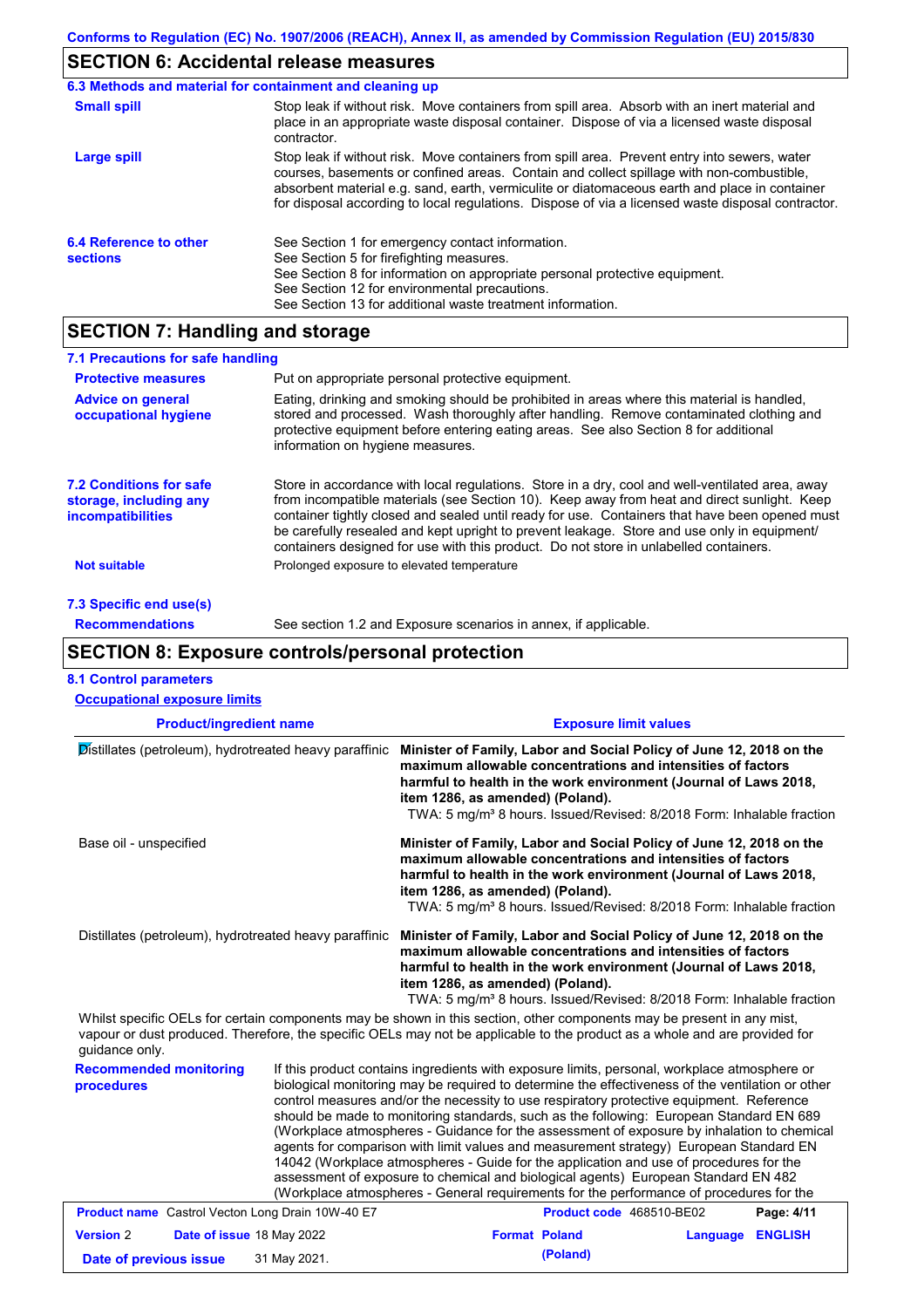# **SECTION 8: Exposure controls/personal protection**

measurement of chemical agents) Reference to national guidance documents for methods for the determination of hazardous substances will also be required.

| <b>Derived No Effect Level</b>                          |                                                                                                                                                                                                                                                                                                                                                                                                                                                                                                       |                          |                                                                                                                                                                                                                                                                                                                                                                                                                                                                                                                                                                                                            |
|---------------------------------------------------------|-------------------------------------------------------------------------------------------------------------------------------------------------------------------------------------------------------------------------------------------------------------------------------------------------------------------------------------------------------------------------------------------------------------------------------------------------------------------------------------------------------|--------------------------|------------------------------------------------------------------------------------------------------------------------------------------------------------------------------------------------------------------------------------------------------------------------------------------------------------------------------------------------------------------------------------------------------------------------------------------------------------------------------------------------------------------------------------------------------------------------------------------------------------|
| No DNELs/DMELs available.                               |                                                                                                                                                                                                                                                                                                                                                                                                                                                                                                       |                          |                                                                                                                                                                                                                                                                                                                                                                                                                                                                                                                                                                                                            |
| <b>Predicted No Effect Concentration</b>                |                                                                                                                                                                                                                                                                                                                                                                                                                                                                                                       |                          |                                                                                                                                                                                                                                                                                                                                                                                                                                                                                                                                                                                                            |
| No PNECs available                                      |                                                                                                                                                                                                                                                                                                                                                                                                                                                                                                       |                          |                                                                                                                                                                                                                                                                                                                                                                                                                                                                                                                                                                                                            |
|                                                         |                                                                                                                                                                                                                                                                                                                                                                                                                                                                                                       |                          |                                                                                                                                                                                                                                                                                                                                                                                                                                                                                                                                                                                                            |
| <b>8.2 Exposure controls</b>                            |                                                                                                                                                                                                                                                                                                                                                                                                                                                                                                       |                          |                                                                                                                                                                                                                                                                                                                                                                                                                                                                                                                                                                                                            |
| <b>Appropriate engineering</b><br><b>controls</b>       | Provide exhaust ventilation or other engineering controls to keep the relevant airborne<br>concentrations below their respective occupational exposure limits.<br>All activities involving chemicals should be assessed for their risks to health, to ensure<br>kept in good condition and properly maintained.<br>ensure that all items of personal protective equipment are compatible.                                                                                                             |                          | exposures are adequately controlled. Personal protective equipment should only be considered<br>after other forms of control measures (e.g. engineering controls) have been suitably evaluated.<br>Personal protective equipment should conform to appropriate standards, be suitable for use, be<br>Your supplier of personal protective equipment should be consulted for advice on selection and<br>appropriate standards. For further information contact your national organisation for standards.<br>The final choice of protective equipment will depend upon a risk assessment. It is important to |
| <b>Individual protection measures</b>                   |                                                                                                                                                                                                                                                                                                                                                                                                                                                                                                       |                          |                                                                                                                                                                                                                                                                                                                                                                                                                                                                                                                                                                                                            |
| <b>Hygiene measures</b>                                 | Wash hands, forearms and face thoroughly after handling chemical products, before eating,<br>smoking and using the lavatory and at the end of the working period. Ensure that eyewash<br>stations and safety showers are close to the workstation location.                                                                                                                                                                                                                                           |                          |                                                                                                                                                                                                                                                                                                                                                                                                                                                                                                                                                                                                            |
| <b>Respiratory protection</b>                           | In case of insufficient ventilation, wear suitable respiratory equipment.<br>The correct choice of respiratory protection depends upon the chemicals being handled, the<br>conditions of work and use, and the condition of the respiratory equipment. Safety procedures<br>should be developed for each intended application. Respiratory protection equipment should<br>therefore be chosen in consultation with the supplier/manufacturer and with a full assessment<br>of the working conditions. |                          |                                                                                                                                                                                                                                                                                                                                                                                                                                                                                                                                                                                                            |
| <b>Eye/face protection</b>                              | Safety glasses with side shields.                                                                                                                                                                                                                                                                                                                                                                                                                                                                     |                          |                                                                                                                                                                                                                                                                                                                                                                                                                                                                                                                                                                                                            |
| <b>Skin protection</b>                                  |                                                                                                                                                                                                                                                                                                                                                                                                                                                                                                       |                          |                                                                                                                                                                                                                                                                                                                                                                                                                                                                                                                                                                                                            |
| <b>Hand protection</b>                                  | <b>General Information:</b>                                                                                                                                                                                                                                                                                                                                                                                                                                                                           |                          |                                                                                                                                                                                                                                                                                                                                                                                                                                                                                                                                                                                                            |
|                                                         | Because specific work environments and material handling practices vary, safety procedures<br>should be developed for each intended application. The correct choice of protective gloves<br>depends upon the chemicals being handled, and the conditions of work and use. Most gloves<br>best chemically resistant gloves will break down after repeated chemical exposures).                                                                                                                         |                          | provide protection for only a limited time before they must be discarded and replaced (even the                                                                                                                                                                                                                                                                                                                                                                                                                                                                                                            |
|                                                         | a full assessment of the working conditions.                                                                                                                                                                                                                                                                                                                                                                                                                                                          |                          | Gloves should be chosen in consultation with the supplier / manufacturer and taking account of                                                                                                                                                                                                                                                                                                                                                                                                                                                                                                             |
|                                                         | Recommended: Nitrile gloves.<br><b>Breakthrough time:</b>                                                                                                                                                                                                                                                                                                                                                                                                                                             |                          |                                                                                                                                                                                                                                                                                                                                                                                                                                                                                                                                                                                                            |
|                                                         | is important when following breakthrough time recommendations that actual workplace<br>conditions are taken into account. Always consult with your glove supplier for up-to-date<br>technical information on breakthrough times for the recommended glove type.<br>Our recommendations on the selection of gloves are as follows:                                                                                                                                                                     |                          | Breakthrough time data are generated by glove manufacturers under laboratory test conditions<br>and represent how long a glove can be expected to provide effective permeation resistance. It                                                                                                                                                                                                                                                                                                                                                                                                              |
|                                                         | Continuous contact:                                                                                                                                                                                                                                                                                                                                                                                                                                                                                   |                          |                                                                                                                                                                                                                                                                                                                                                                                                                                                                                                                                                                                                            |
|                                                         | Gloves with a minimum breakthrough time of 240 minutes, or >480 minutes if suitable gloves<br>can be obtained.<br>If suitable gloves are not available to offer that level of protection, gloves with shorter<br>breakthrough times may be acceptable as long as appropriate glove maintenance and<br>replacement regimes are determined and adhered to.                                                                                                                                              |                          |                                                                                                                                                                                                                                                                                                                                                                                                                                                                                                                                                                                                            |
|                                                         | Short-term / splash protection:                                                                                                                                                                                                                                                                                                                                                                                                                                                                       |                          |                                                                                                                                                                                                                                                                                                                                                                                                                                                                                                                                                                                                            |
|                                                         | Recommended breakthrough times as above.<br>may commonly be used. Therefore, appropriate maintenance and replacement regimes must<br>be determined and rigorously followed.                                                                                                                                                                                                                                                                                                                           |                          | It is recognised that for short-term, transient exposures, gloves with shorter breakthrough times                                                                                                                                                                                                                                                                                                                                                                                                                                                                                                          |
| <b>Product name</b> Castrol Vecton Long Drain 10W-40 E7 |                                                                                                                                                                                                                                                                                                                                                                                                                                                                                                       | Product code 468510-BE02 | Page: 5/11                                                                                                                                                                                                                                                                                                                                                                                                                                                                                                                                                                                                 |
| <b>Version 2</b><br>Date of issue 18 May 2022           |                                                                                                                                                                                                                                                                                                                                                                                                                                                                                                       | <b>Format Poland</b>     | <b>ENGLISH</b><br><b>Language</b>                                                                                                                                                                                                                                                                                                                                                                                                                                                                                                                                                                          |

**Date of previous issue (Poland)** 31 May 2021.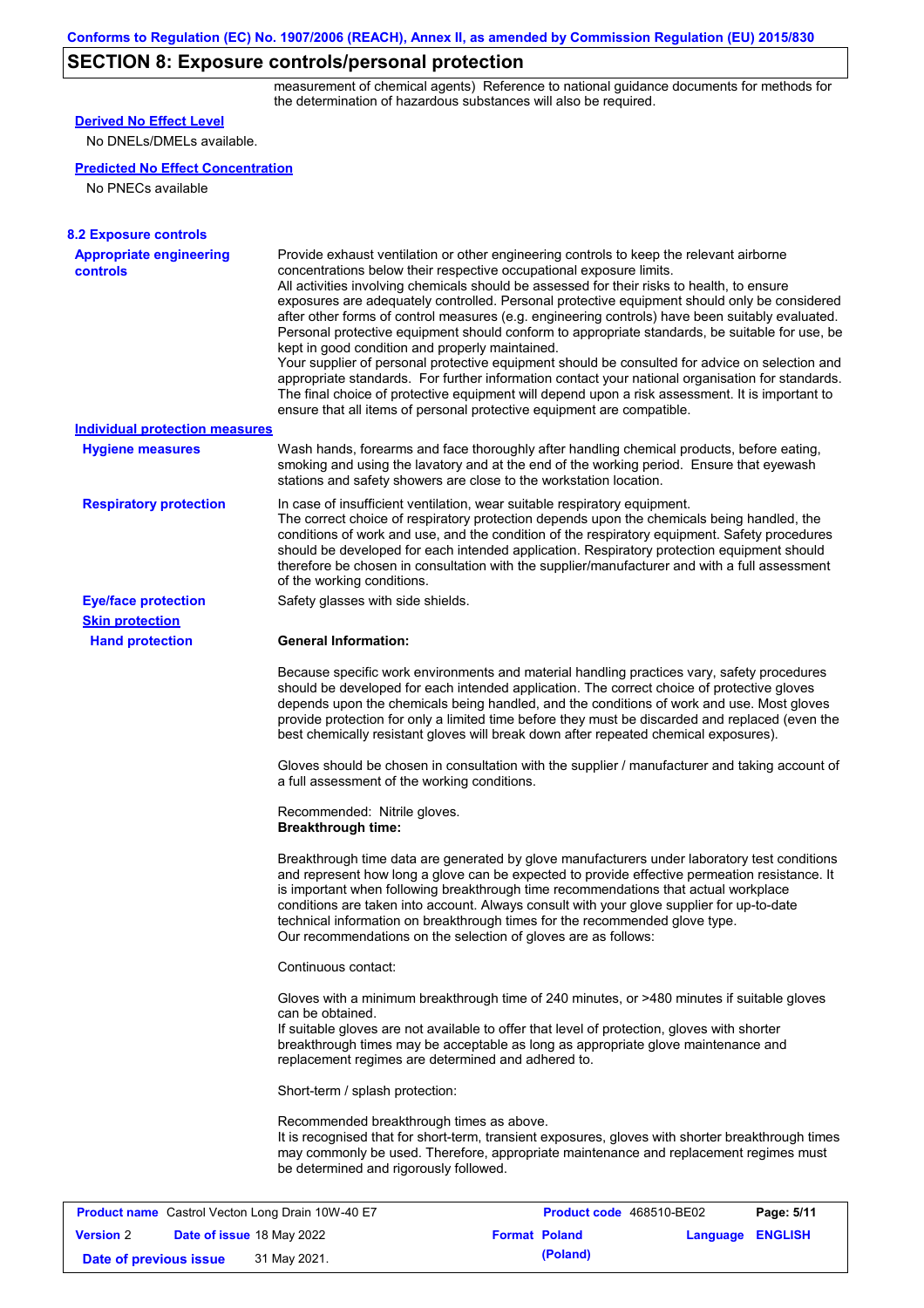# **SECTION 8: Exposure controls/personal protection**

### **Glove Thickness:**

For general applications, we recommend gloves with a thickness typically greater than 0.35 mm.

|                                                  | It should be emphasised that glove thickness is not necessarily a good predictor of glove<br>resistance to a specific chemical, as the permeation efficiency of the glove will be dependent<br>on the exact composition of the glove material. Therefore, glove selection should also be based<br>on consideration of the task requirements and knowledge of breakthrough times.<br>Glove thickness may also vary depending on the glove manufacturer, the glove type and the<br>glove model. Therefore, the manufacturers' technical data should always be taken into account<br>to ensure selection of the most appropriate glove for the task.                                     |
|--------------------------------------------------|---------------------------------------------------------------------------------------------------------------------------------------------------------------------------------------------------------------------------------------------------------------------------------------------------------------------------------------------------------------------------------------------------------------------------------------------------------------------------------------------------------------------------------------------------------------------------------------------------------------------------------------------------------------------------------------|
|                                                  | Note: Depending on the activity being conducted, gloves of varying thickness may be required<br>for specific tasks. For example:                                                                                                                                                                                                                                                                                                                                                                                                                                                                                                                                                      |
|                                                  | • Thinner gloves (down to 0.1 mm or less) may be required where a high degree of manual<br>dexterity is needed. However, these gloves are only likely to give short duration protection and<br>would normally be just for single use applications, then disposed of.                                                                                                                                                                                                                                                                                                                                                                                                                  |
|                                                  | • Thicker gloves (up to 3 mm or more) may be required where there is a mechanical (as well<br>as a chemical) risk i.e. where there is abrasion or puncture potential.                                                                                                                                                                                                                                                                                                                                                                                                                                                                                                                 |
| <b>Skin and body</b>                             | Use of protective clothing is good industrial practice.<br>Personal protective equipment for the body should be selected based on the task being<br>performed and the risks involved and should be approved by a specialist before handling this<br>product.<br>Cotton or polyester/cotton overalls will only provide protection against light superficial<br>contamination that will not soak through to the skin. Overalls should be laundered on a regular<br>basis. When the risk of skin exposure is high (e.g. when cleaning up spillages or if there is a<br>risk of splashing) then chemical resistant aprons and/or impervious chemical suits and boots<br>will be required. |
| <b>Refer to standards:</b>                       | Respiratory protection: EN 529<br>Gloves: EN 420, EN 374<br>Eye protection: EN 166<br>Filtering half-mask: EN 149<br>Filtering half-mask with valve: EN 405<br>Half-mask: EN 140 plus filter<br>Full-face mask: EN 136 plus filter<br>Particulate filters: EN 143<br>Gas/combined filters: EN 14387                                                                                                                                                                                                                                                                                                                                                                                   |
| <b>Environmental exposure</b><br><b>controls</b> | Emissions from ventilation or work process equipment should be checked to ensure they<br>comply with the requirements of environmental protection legislation. In some cases, fume<br>scrubbers, filters or engineering modifications to the process equipment will be necessary to<br>reduce emissions to acceptable levels.                                                                                                                                                                                                                                                                                                                                                         |

### **SECTION 9: Physical and chemical properties**

The conditions of measurement of all properties are at standard temperature and pressure unless otherwise indicated.

#### **9.1 Information on basic physical and chemical properties**

| <b>Appearance</b>                                       |                                                |                          |          |                |
|---------------------------------------------------------|------------------------------------------------|--------------------------|----------|----------------|
| <b>Physical state</b>                                   | Liquid.                                        |                          |          |                |
| <b>Colour</b>                                           | Amber. [Light]                                 |                          |          |                |
| <b>Odour</b>                                            | Not available.                                 |                          |          |                |
| <b>Odour threshold</b>                                  | Not available.                                 |                          |          |                |
| pH                                                      | Not applicable.                                |                          |          |                |
| <b>Melting point/freezing point</b>                     | Not available.                                 |                          |          |                |
| Initial boiling point and boiling<br>range              | Not available.                                 |                          |          |                |
| <b>Pour point</b>                                       | -42 $^{\circ}$ C                               |                          |          |                |
| <b>Flash point</b>                                      | Closed cup: $210^{\circ}$ C (410 $^{\circ}$ F) |                          |          |                |
| <b>Evaporation rate</b>                                 | Not available.                                 |                          |          |                |
| <b>Flammability (solid, gas)</b>                        | Not available.                                 |                          |          |                |
| <b>Upper/lower flammability or</b><br>explosive limits  | Not available.                                 |                          |          |                |
| <b>Vapour pressure</b>                                  | Not available.                                 |                          |          |                |
| <b>Product name</b> Castrol Vecton Long Drain 10W-40 E7 |                                                | Product code 468510-BE02 |          | Page: 6/11     |
| <b>Version 2</b><br>Date of issue 18 May 2022           |                                                | <b>Format Poland</b>     | Language | <b>ENGLISH</b> |
| Date of previous issue                                  | 31 May 2021.                                   | (Poland)                 |          |                |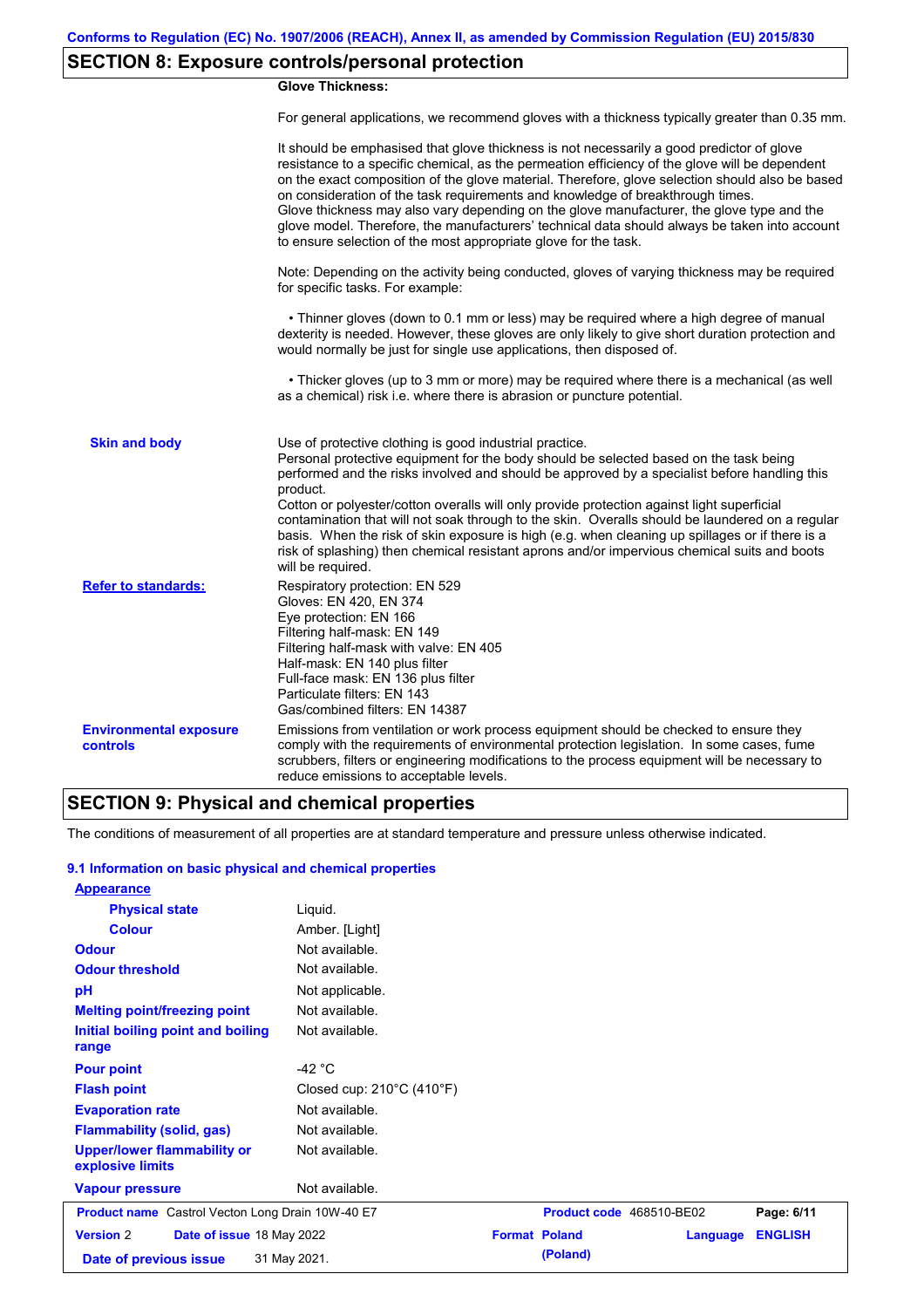# **SECTION 9: Physical and chemical properties**

|                                                   |                                                                                                                                            |           | Vapour Pressure at 20°C |                    |          | Vapour pressure at 50°C |               |  |
|---------------------------------------------------|--------------------------------------------------------------------------------------------------------------------------------------------|-----------|-------------------------|--------------------|----------|-------------------------|---------------|--|
|                                                   | <b>Ingredient name</b>                                                                                                                     | mm Hg kPa |                         | <b>Method</b>      | mm<br>Hg | kPa                     | <b>Method</b> |  |
|                                                   | Distillates (petroleum),<br>hydrotreated heavy<br>paraffinic                                                                               | < 0.08    | < 0.011                 | <b>ASTM D 5191</b> |          |                         |               |  |
|                                                   | Distillates (petroleum),<br>hydrotreated heavy<br>paraffinic                                                                               | < 0.08    | < 0.011                 | <b>ASTM D 5191</b> |          |                         |               |  |
| <b>Vapour density</b>                             | Not available.                                                                                                                             |           |                         |                    |          |                         |               |  |
| <b>Relative density</b>                           | Not available.                                                                                                                             |           |                         |                    |          |                         |               |  |
| <b>Density</b>                                    | <1000 kg/m <sup>3</sup> (<1 g/cm <sup>3</sup> ) at 15 <sup>°</sup> C                                                                       |           |                         |                    |          |                         |               |  |
| <b>Solubility(ies)</b>                            | insoluble in water.                                                                                                                        |           |                         |                    |          |                         |               |  |
| <b>Partition coefficient: n-octanol/</b><br>water | Mot applicable.                                                                                                                            |           |                         |                    |          |                         |               |  |
| <b>Auto-ignition temperature</b>                  | Not available.                                                                                                                             |           |                         |                    |          |                         |               |  |
| <b>Decomposition temperature</b>                  | Not available.                                                                                                                             |           |                         |                    |          |                         |               |  |
| <b>Viscosity</b>                                  | Kinematic: 86.3 mm <sup>2</sup> /s (86.3 cSt) at 40 $^{\circ}$ C<br>Kinematic: 12.5 to 16.3 mm <sup>2</sup> /s (12.5 to 16.3 cSt) at 100°C |           |                         |                    |          |                         |               |  |
| <b>Explosive properties</b>                       | Not available.                                                                                                                             |           |                         |                    |          |                         |               |  |
| <b>Oxidising properties</b>                       | Not available.                                                                                                                             |           |                         |                    |          |                         |               |  |
| <b>Particle characteristics</b>                   |                                                                                                                                            |           |                         |                    |          |                         |               |  |
| <b>Median particle size</b>                       | Not applicable.                                                                                                                            |           |                         |                    |          |                         |               |  |
| 9.2 Other information                             |                                                                                                                                            |           |                         |                    |          |                         |               |  |
| No additional information.                        |                                                                                                                                            |           |                         |                    |          |                         |               |  |

# **SECTION 10: Stability and reactivity**

| <b>10.1 Reactivity</b>                            | No specific test data available for this product. Refer to Conditions to avoid and Incompatible<br>materials for additional information.                                |
|---------------------------------------------------|-------------------------------------------------------------------------------------------------------------------------------------------------------------------------|
| <b>10.2 Chemical stability</b>                    | The product is stable.                                                                                                                                                  |
| <b>10.3 Possibility of</b><br>hazardous reactions | Under normal conditions of storage and use, hazardous reactions will not occur.<br>Under normal conditions of storage and use, hazardous polymerisation will not occur. |
| <b>10.4 Conditions to avoid</b>                   | Avoid all possible sources of ignition (spark or flame).                                                                                                                |
| 10.5 Incompatible materials                       | Reactive or incompatible with the following materials: oxidising materials.                                                                                             |
| <b>10.6 Hazardous</b><br>decomposition products   | Under normal conditions of storage and use, hazardous decomposition products should not be<br>produced.                                                                 |

# **SECTION 11: Toxicological information**

## **11.1 Information on toxicological effects**

| <b>Product/ingredient name</b>                                                                                                                                    | Oral (mg/<br>kg) | <b>Dermal</b><br>(mg/kg) | <b>Inhalation</b><br>(gases)<br>(ppm) | <b>Inhalation</b><br>(vapours)<br>(mg/l) | <b>Inhalation</b><br>(dusts)<br>and mists)<br>(mg/l) |
|-------------------------------------------------------------------------------------------------------------------------------------------------------------------|------------------|--------------------------|---------------------------------------|------------------------------------------|------------------------------------------------------|
| <b>Phosphorodithioic acid, mixed O.O-bis (sec-Bu and</b><br>isooctyl) esters, zinc salts                                                                          | 2500             | N/A                      | N/A                                   | N/A                                      | N/A                                                  |
| Long chain alkyl phenol                                                                                                                                           | 2500             | N/A                      | N/A                                   | N/A                                      | N/A                                                  |
| Routes of entry anticipated: Dermal, Inhalation.<br><b>Information on likely</b><br>routes of exposure                                                            |                  |                          |                                       |                                          |                                                      |
|                                                                                                                                                                   |                  |                          |                                       |                                          |                                                      |
|                                                                                                                                                                   |                  |                          |                                       |                                          |                                                      |
| <b>Potential acute health effects</b><br><b>Inhalation</b><br>Vapour inhalation under ambient conditions is not normally a problem due to low vapour<br>pressure. |                  |                          |                                       |                                          |                                                      |
| <b>Ingestion</b><br>No known significant effects or critical hazards.                                                                                             |                  |                          |                                       |                                          |                                                      |
| <b>Product name</b> Castrol Vecton Long Drain 10W-40 E7                                                                                                           |                  |                          | Product code 468510-BE02              |                                          | Page: 7/11                                           |
| <b>Version 2</b><br>Date of issue 18 May 2022                                                                                                                     |                  | <b>Format Poland</b>     |                                       |                                          | <b>ENGLISH</b><br>Language                           |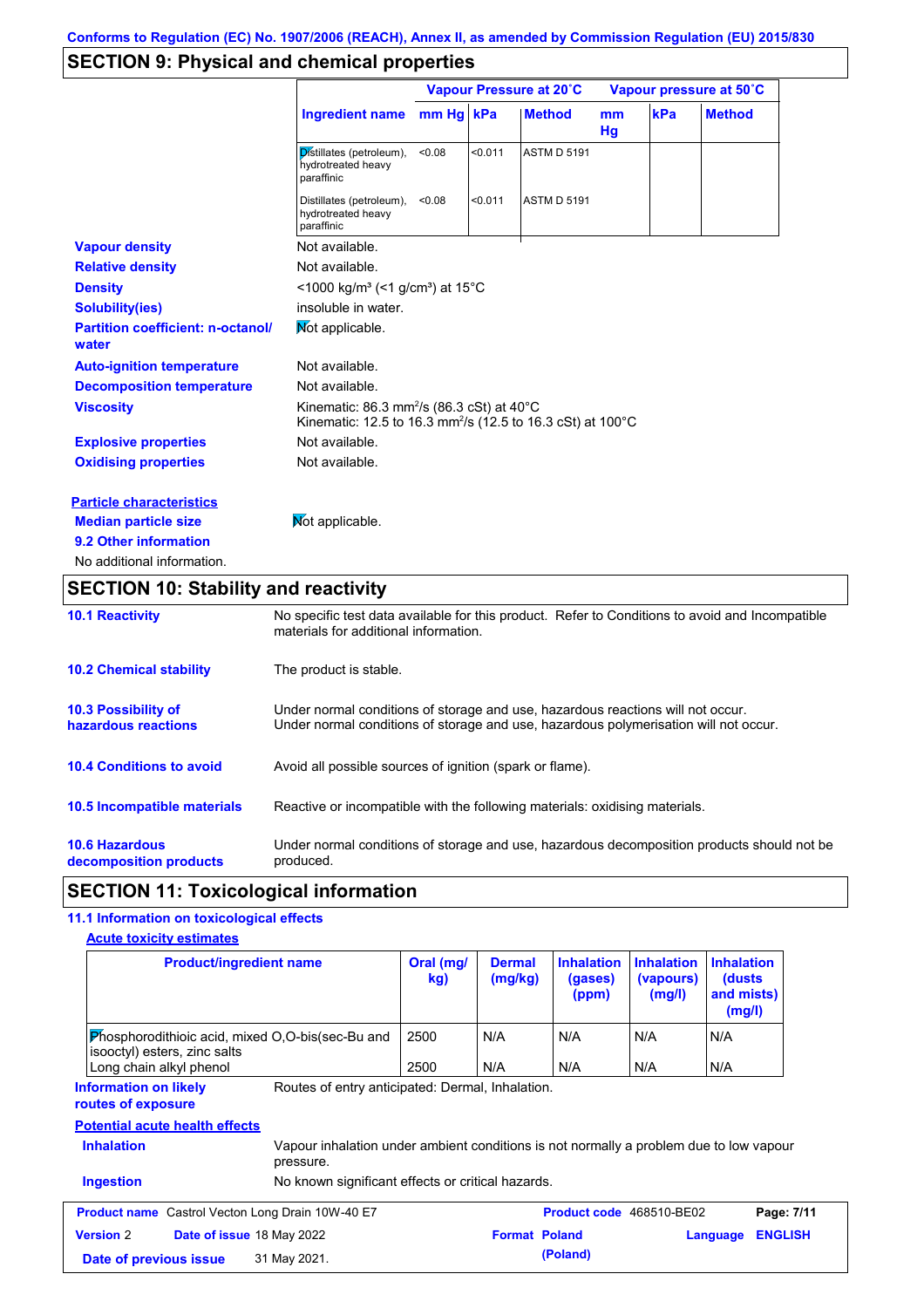# **SECTION 11: Toxicological information**

| <b>Skin contact</b>                     | Defatting to the skin. May cause skin dryness and irritation. Not considered a skin sensitizer.<br>Based on data available for this or related materials.                                                                                                                                                                                                                                                       |
|-----------------------------------------|-----------------------------------------------------------------------------------------------------------------------------------------------------------------------------------------------------------------------------------------------------------------------------------------------------------------------------------------------------------------------------------------------------------------|
| Eye contact                             | Not classified as an eye irritant. Based on data available for this or related materials.                                                                                                                                                                                                                                                                                                                       |
|                                         | Symptoms related to the physical, chemical and toxicological characteristics                                                                                                                                                                                                                                                                                                                                    |
| <b>Inhalation</b>                       | No specific data.                                                                                                                                                                                                                                                                                                                                                                                               |
| <b>Ingestion</b>                        | No specific data.                                                                                                                                                                                                                                                                                                                                                                                               |
| <b>Skin contact</b>                     | Adverse symptoms may include the following:<br>irritation<br>dryness<br>cracking                                                                                                                                                                                                                                                                                                                                |
| <b>Eye contact</b>                      | No specific data.                                                                                                                                                                                                                                                                                                                                                                                               |
|                                         | Delayed and immediate effects as well as chronic effects from short and long-term exposure                                                                                                                                                                                                                                                                                                                      |
| <b>Inhalation</b>                       | Overexposure to the inhalation of airborne droplets or aerosols may cause irritation of the<br>respiratory tract.                                                                                                                                                                                                                                                                                               |
| <b>Ingestion</b>                        | Ingestion of large quantities may cause nausea and diarrhoea.                                                                                                                                                                                                                                                                                                                                                   |
| <b>Skin contact</b>                     | Prolonged or repeated contact can defat the skin and lead to irritation and/or dermatitis.                                                                                                                                                                                                                                                                                                                      |
| <b>Eye contact</b>                      | Potential risk of transient stinging or redness if accidental eye contact occurs.                                                                                                                                                                                                                                                                                                                               |
| <b>Potential chronic health effects</b> |                                                                                                                                                                                                                                                                                                                                                                                                                 |
| <b>General</b>                          | <b>USED ENGINE OILS</b><br>Combustion products resulting from the operation of internal combustion engines contaminate<br>engine oils during use. Used engine oil may contain hazardous components which have the<br>potential to cause skin cancer. Frequent or prolonged contact with all types and makes of used<br>engine oil must therefore be avoided and a high standard of personal hygiene maintained. |
| <b>Carcinogenicity</b>                  | No known significant effects or critical hazards.                                                                                                                                                                                                                                                                                                                                                               |
| <b>Mutagenicity</b>                     | No known significant effects or critical hazards.                                                                                                                                                                                                                                                                                                                                                               |
| <b>Developmental effects</b>            | No known significant effects or critical hazards.                                                                                                                                                                                                                                                                                                                                                               |
| <b>Fertility effects</b>                | No known significant effects or critical hazards.                                                                                                                                                                                                                                                                                                                                                               |

# **SECTION 12: Ecological information**

**12.1 Toxicity**

**Environmental hazards** Not classified as dangerous

#### **12.2 Persistence and degradability**

Partially biodegradable.

#### **12.3 Bioaccumulative potential**

This product is not expected to bioaccumulate through food chains in the environment.

| <b>12.4 Mobility in soil</b>                                  |                                                                      |
|---------------------------------------------------------------|----------------------------------------------------------------------|
| <b>Soil/water partition</b><br>coefficient (K <sub>oc</sub> ) | Not available.                                                       |
| <b>Mobility</b>                                               | Spillages may penetrate the soil causing ground water contamination. |

#### **12.5 Results of PBT and vPvB assessment**

Product does not meet the criteria for PBT or vPvB according to Regulation (EC) No. 1907/2006, Annex XIII.

#### **12.6 Other adverse effects**

**Other ecological information**

Spills may form a film on water surfaces causing physical damage to organisms. Oxygen transfer could also be impaired.

### **SECTION 13: Disposal considerations**

| <b>13.1 Waste treatment methods</b> |                                                                                                                                                                      |
|-------------------------------------|----------------------------------------------------------------------------------------------------------------------------------------------------------------------|
| <b>Product</b>                      |                                                                                                                                                                      |
| <b>Methods of disposal</b>          | Where possible, arrange for product to be recycled. Dispose of via an authorised person/<br>licensed waste disposal contractor in accordance with local regulations. |
| <b>Hazardous waste</b>              | Yes.                                                                                                                                                                 |
| European waste catalogue (EWC)      |                                                                                                                                                                      |

| <b>Product name</b> Castrol Vecton Long Drain 10W-40 E7 |  |                                  | Product code 468510-BE02 | Page: 8/11           |                  |  |
|---------------------------------------------------------|--|----------------------------------|--------------------------|----------------------|------------------|--|
| <b>Version 2</b>                                        |  | <b>Date of issue 18 May 2022</b> |                          | <b>Format Poland</b> | Language ENGLISH |  |
| Date of previous issue                                  |  | 31 May 2021.                     |                          | (Poland)             |                  |  |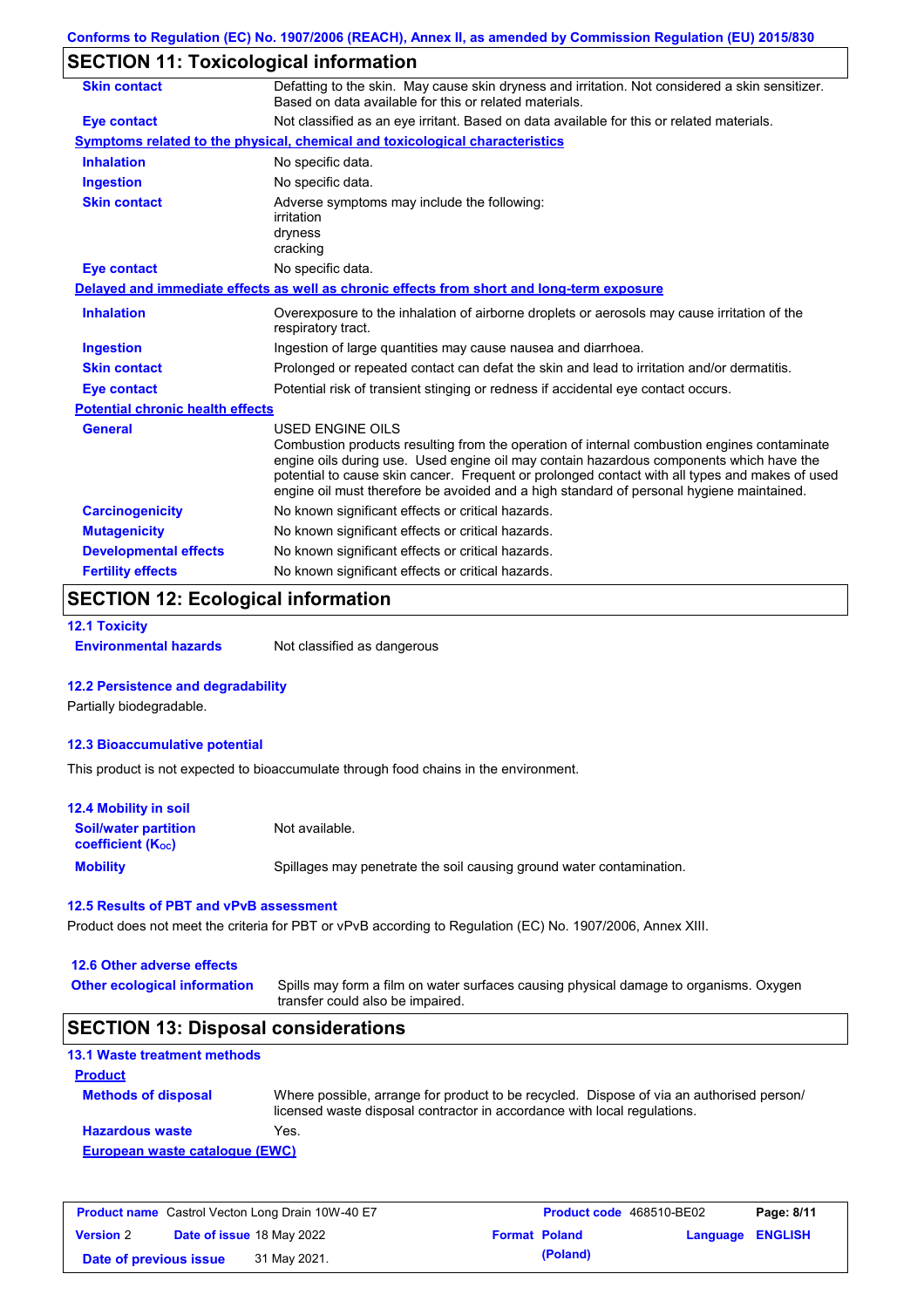### **SECTION 13: Disposal considerations**

| <b>Waste code</b> | <b>Waste designation</b>                                                                                                                            |
|-------------------|-----------------------------------------------------------------------------------------------------------------------------------------------------|
| $130208*$         | other engine, gear and lubricating oils                                                                                                             |
|                   | Thermonical collection forms that between the discussion of the contention of contentration and many manufacturers and the mathematics contribution |

However, deviation from the intended use and/or the presence of any potential contaminants may require an alternative waste disposal code to be assigned by the end user.

| <b>Packaging</b>           |                                                                                                                                                                                                                                                                                                                                                                                                                                                                                                 |
|----------------------------|-------------------------------------------------------------------------------------------------------------------------------------------------------------------------------------------------------------------------------------------------------------------------------------------------------------------------------------------------------------------------------------------------------------------------------------------------------------------------------------------------|
| <b>Methods of disposal</b> | Where possible, arrange for product to be recycled. Dispose of via an authorised person/<br>licensed waste disposal contractor in accordance with local regulations.                                                                                                                                                                                                                                                                                                                            |
| <b>Special precautions</b> | This material and its container must be disposed of in a safe way. Care should be taken when<br>handling emptied containers that have not been cleaned or rinsed out. Empty containers or<br>liners may retain some product residues. Empty containers represent a fire hazard as they may<br>contain flammable product residues and vapour. Never weld, solder or braze empty containers.<br>Avoid dispersal of spilt material and runoff and contact with soil, waterways, drains and sewers. |
| <b>References</b>          | Commission 2014/955/EU<br>Directive 2008/98/EC                                                                                                                                                                                                                                                                                                                                                                                                                                                  |

### **SECTION 14: Transport information**

|                                           | <b>ADR/RID</b> | <b>ADN</b>     | <b>IMDG</b>    | <b>IATA</b>    |
|-------------------------------------------|----------------|----------------|----------------|----------------|
| 14.1 UN number                            | Not regulated. | Not regulated. | Not regulated. | Not regulated. |
| 14.2 UN proper<br>shipping name           |                |                | -              |                |
| <b>14.3 Transport</b><br>hazard class(es) |                |                | -              |                |
| <b>14.4 Packing</b><br>group              |                |                | -              |                |
| 14.5<br><b>Environmental</b><br>hazards   | No.            | No.            | No.            | No.            |
| <b>Additional</b><br><b>information</b>   |                |                |                |                |

**14.6 Special precautions for user** Not available.

**14.7 Transport in bulk according to IMO instruments** Not available.

### **SECTION 15: Regulatory information**

**15.1 Safety, health and environmental regulations/legislation specific for the substance or mixture**

**EU Regulation (EC) No. 1907/2006 (REACH)**

**Annex XIV - List of substances subject to authorisation**

**Annex XIV**

None of the components are listed.

**Substances of very high concern**

None of the components are listed.

**EU Regulation (EC) No. 1907/2006 (REACH)**

**Annex XVII - Restrictions on the manufacture, placing on the market and use of certain dangerous substances, mixtures and articles** Not applicable.

#### **Other regulations**

**REACH Status** The company, as identified in Section 1, sells this product in the EU in compliance with the current requirements of REACH.

| <b>Product name</b> Castrol Vecton Long Drain 10W-40 E7 |  |                                  | <b>Product code</b> 468510-BE02 | Page: 9/11           |                  |  |
|---------------------------------------------------------|--|----------------------------------|---------------------------------|----------------------|------------------|--|
| <b>Version 2</b>                                        |  | <b>Date of issue 18 May 2022</b> |                                 | <b>Format Poland</b> | Language ENGLISH |  |
| Date of previous issue                                  |  | 31 May 2021.                     |                                 | (Poland)             |                  |  |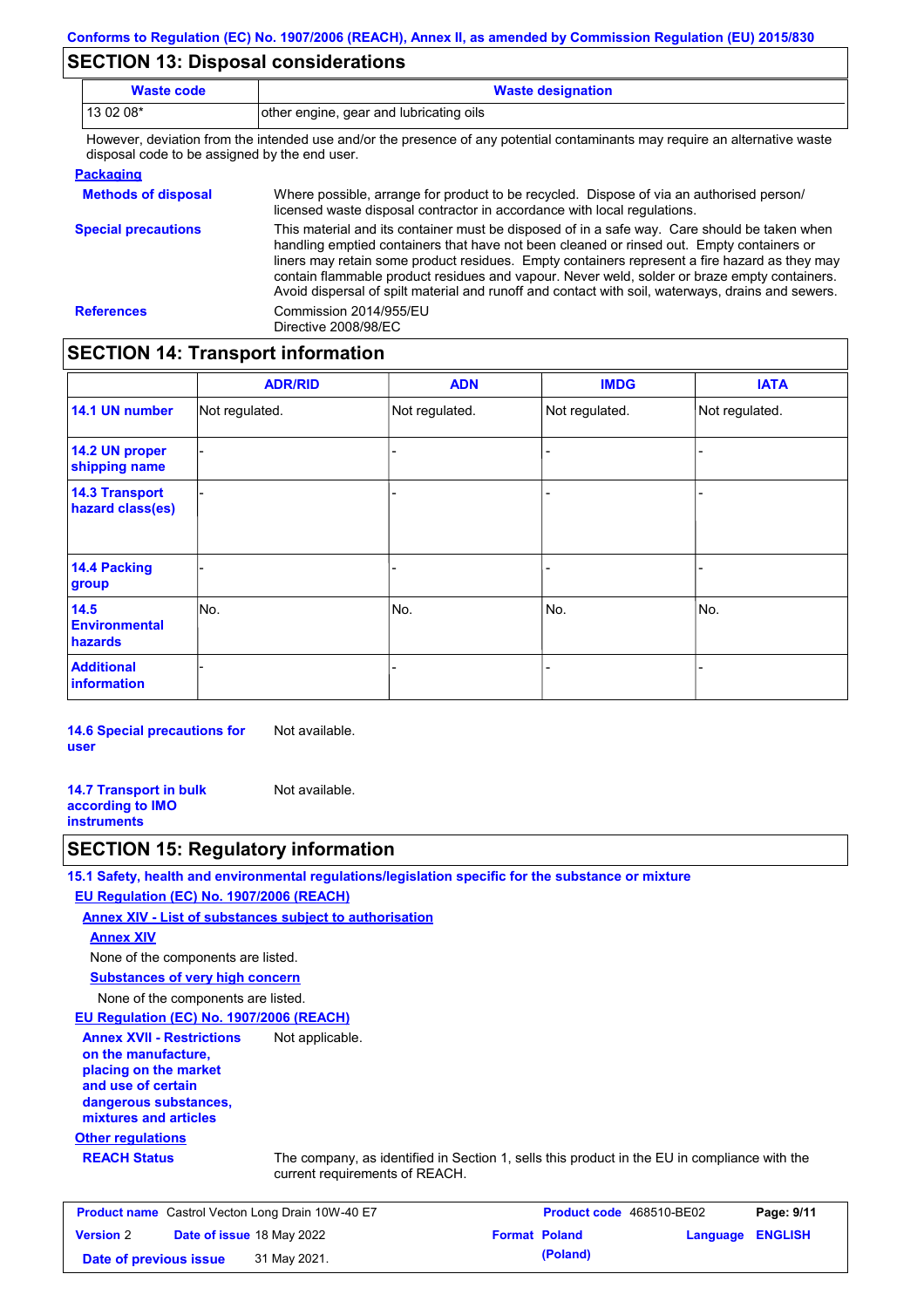#### **Conforms to Regulation (EC) No. 1907/2006 (REACH), Annex II, as amended by Commission Regulation (EU) 2015/830**

## **SECTION 15: Regulatory information**

| <b>United States inventory</b><br>(TSCA 8b)                     | At least one component is not listed.                                                                                                                                                                                                                                           |
|-----------------------------------------------------------------|---------------------------------------------------------------------------------------------------------------------------------------------------------------------------------------------------------------------------------------------------------------------------------|
| <b>Australia inventory (AIIC)</b>                               | At least one component is not listed.                                                                                                                                                                                                                                           |
| <b>Canada inventory</b>                                         | At least one component is not listed.                                                                                                                                                                                                                                           |
| <b>China inventory (IECSC)</b>                                  | At least one component is not listed.                                                                                                                                                                                                                                           |
| <b>Japan inventory (CSCL)</b>                                   | At least one component is not listed.                                                                                                                                                                                                                                           |
| <b>Korea inventory (KECI)</b>                                   | All components are listed or exempted.                                                                                                                                                                                                                                          |
| <b>Philippines inventory</b><br>(PICCS)                         | At least one component is not listed.                                                                                                                                                                                                                                           |
| <b>Taiwan Chemical</b><br><b>Substances Inventory</b><br>(TCSI) | All components are listed or exempted.                                                                                                                                                                                                                                          |
| Ozone depleting substances (1005/2009/EU)                       |                                                                                                                                                                                                                                                                                 |
| Not listed.                                                     |                                                                                                                                                                                                                                                                                 |
| Prior Informed Consent (PIC) (649/2012/EU)<br>Not listed.       |                                                                                                                                                                                                                                                                                 |
| <b>Persistent Organic Pollutants</b><br>Not listed.             |                                                                                                                                                                                                                                                                                 |
| EU - Water framework directive - Priority substances            |                                                                                                                                                                                                                                                                                 |
| None of the components are listed.                              |                                                                                                                                                                                                                                                                                 |
| <b>Seveso Directive</b>                                         |                                                                                                                                                                                                                                                                                 |
| This product is not controlled under the Seveso Directive.      |                                                                                                                                                                                                                                                                                 |
| <b>References</b>                                               | Regulation (EC) No 1907/2006 of the European Parliament and of the Council of 18 December<br>2006. concerning the Registration, Evaluation, Authorisation and Restriction of Chemicals<br>$(DFAP1)$ establishing a Furencen Chamisele Agency (O.L. FULL 200 of 20 December 2000 |

on, Authorisation and Restriction of Chemicals (REACH), establishing a European Chemicals Agency (OJ. EU L 396 of 30 December 2006. and correcting Acts. Office. EU L 136 of 29 May 2007. with later. amended). Commission Regulation (EU) No 453/2010 of 20 May 2010. amending Regulation (EC) No 1907/2006 of the Parliament and of the Council concerning the Registration, Evaluation, Authorisation and Restriction of Chemicals (REACH) Act of 25 February 2011. chemical substances and mixtures (OJ U.11.63.322) Regulation of the Minister of Health of 10 August 2012 on the criteria and classification of chemical substances and their mixtures (Journal of Laws 2012, item 1018) **15.2 Chemical safety**  A Chemical Safety Assessment has been carried out for one or more of the substances within

this mixture. A Chemical Safety Assessment has not been carried out for the mixture itself.

# **SECTION 16: Other information**

**assessment**

| <b>Abbreviations and acronyms</b> | ADN = European Provisions concerning the International Carriage of Dangerous Goods by<br>Inland Waterway                                                 |
|-----------------------------------|----------------------------------------------------------------------------------------------------------------------------------------------------------|
|                                   | ADR = The European Agreement concerning the International Carriage of Dangerous Goods by<br>Road                                                         |
|                                   | $ATE = Acute Toxicity Estimate$                                                                                                                          |
|                                   | <b>BCF</b> = Bioconcentration Factor                                                                                                                     |
|                                   | CAS = Chemical Abstracts Service                                                                                                                         |
|                                   | CLP = Classification, Labelling and Packaging Regulation [Regulation (EC) No. 1272/2008]                                                                 |
|                                   | CSA = Chemical Safety Assessment                                                                                                                         |
|                                   | CSR = Chemical Safety Report                                                                                                                             |
|                                   | <b>DMEL = Derived Minimal Effect Level</b>                                                                                                               |
|                                   | DNEL = Derived No Effect Level                                                                                                                           |
|                                   | EINECS = European Inventory of Existing Commercial chemical Substances                                                                                   |
|                                   | ES = Exposure Scenario                                                                                                                                   |
|                                   | EUH statement = CLP-specific Hazard statement                                                                                                            |
|                                   | EWC = European Waste Catalogue                                                                                                                           |
|                                   | GHS = Globally Harmonized System of Classification and Labelling of Chemicals                                                                            |
|                                   | IATA = International Air Transport Association                                                                                                           |
|                                   | IBC = Intermediate Bulk Container                                                                                                                        |
|                                   | IMDG = International Maritime Dangerous Goods                                                                                                            |
|                                   | LogPow = logarithm of the octanol/water partition coefficient                                                                                            |
|                                   | MARPOL = International Convention for the Prevention of Pollution From Ships, 1973 as<br>modified by the Protocol of 1978. ("Marpol" = marine pollution) |

| <b>Product name</b> Castrol Vecton Long Drain 10W-40 E7 |  |                                  | <b>Product code</b> 468510-BE02 | Page: 10/11          |                         |  |
|---------------------------------------------------------|--|----------------------------------|---------------------------------|----------------------|-------------------------|--|
| <b>Version 2</b>                                        |  | <b>Date of issue 18 May 2022</b> |                                 | <b>Format Poland</b> | <b>Language ENGLISH</b> |  |
| Date of previous issue                                  |  | 31 May 2021.                     |                                 | (Poland)             |                         |  |